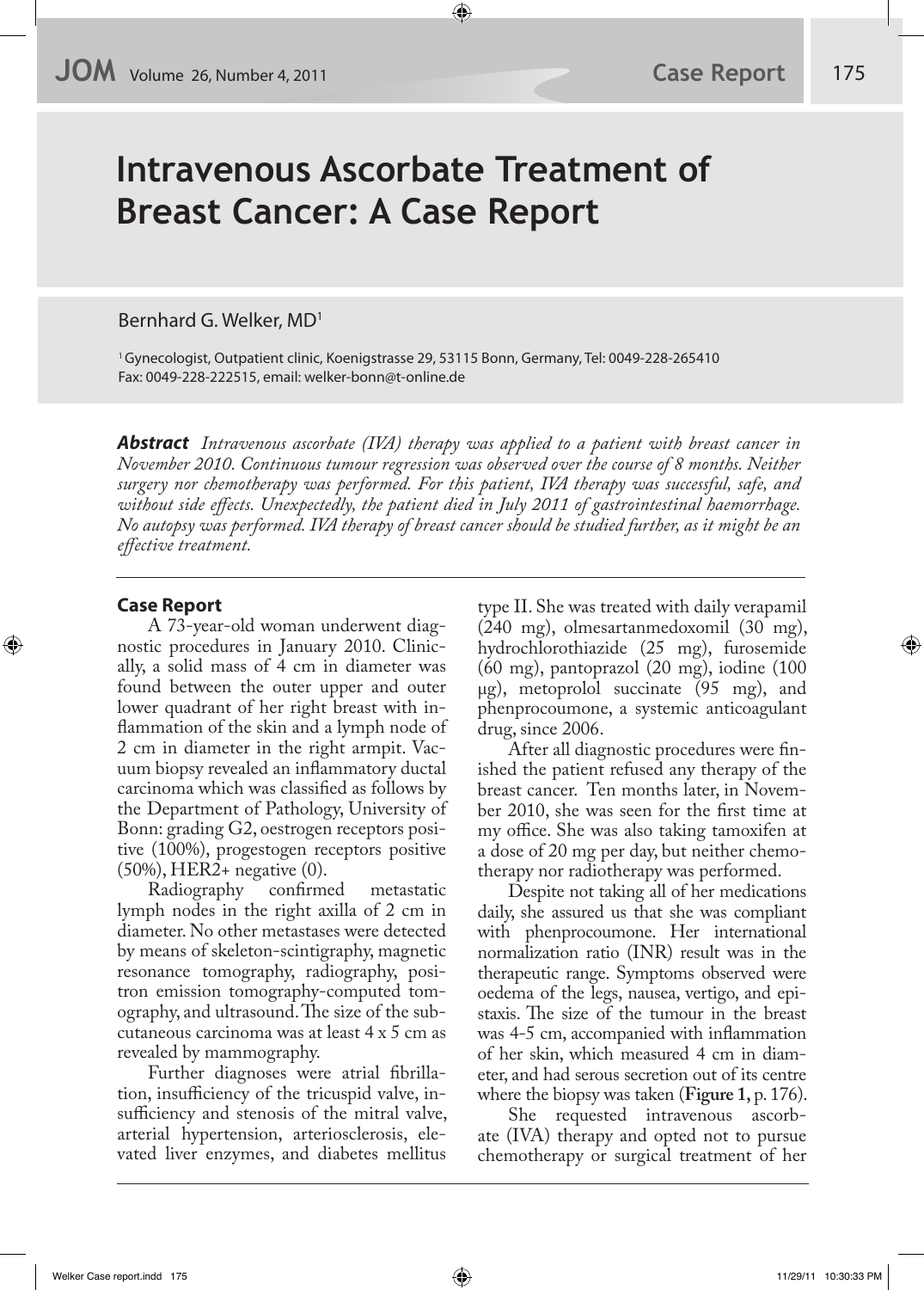**Figure 1.** Photograph of the right breast at the beginning of intravenous ascorbate therapy



breast cancer. Abram Hoffer's daily regimen for cancer was offered<sup>1</sup>, but she was unwilling to follow it because she was on so many medications. She was also unwilling to abstain from sugar intake. IVA therapy was initiated and was the only treatment she agreed to. She was administered two infusions of IVA per week, and would have only one or no infusions during holidays. Each IVA treatment contained 15 grams of ascorbate, and lasted approximately one hour. This dosage corresponded to 0.19 grams of ascorbate per kilogram body weight (79 kg). No side effects were observed and INR monitoring remained stable. Her previously elevated liver enzymes decreased slightly and her blood pressures remained unchanged.

After three months the metastatic lymph node was not palpable anymore and could not be visualized by ultrasound. The inflammation of the skin measured 3 x 2.5 cm and the rims of the tumour in the breast were not sharp-edged anymore.

Six months after the beginning of IVA treatment the inflammation of the skin almost disappeared (**Figure 2**, opposite). The tumour was 2.5 cm in diameter as measured by mammography. No enlarged regional lymph nodes were found. The patient always felt well. No other metastases were identified by radiography and ultrasound.

The serum level of the tumour marker, CA 15-3, was normal in June 2011; it had not been measured earlier. Over the course of IVA therapy, INR values ranged from 1.7 to 2.6, systolic blood pressures ranged from 130 to 170 mmHg, and diastolic blood pressures ranged from 80 to 110 mmHg. Testing of her lipids, ferritin, iron, selenium, and zinc were normal.

Unexpectedly, the patient died in July 2011 of gastrointestinal haemorrhage. No autopsy was performed.

#### **Discussion**

This report suggests resolution of a lymph node metastasis and regression of primary breast cancer from infusions of 15 grams IVA therapy over the course of eight months. No other specific therapy or dietary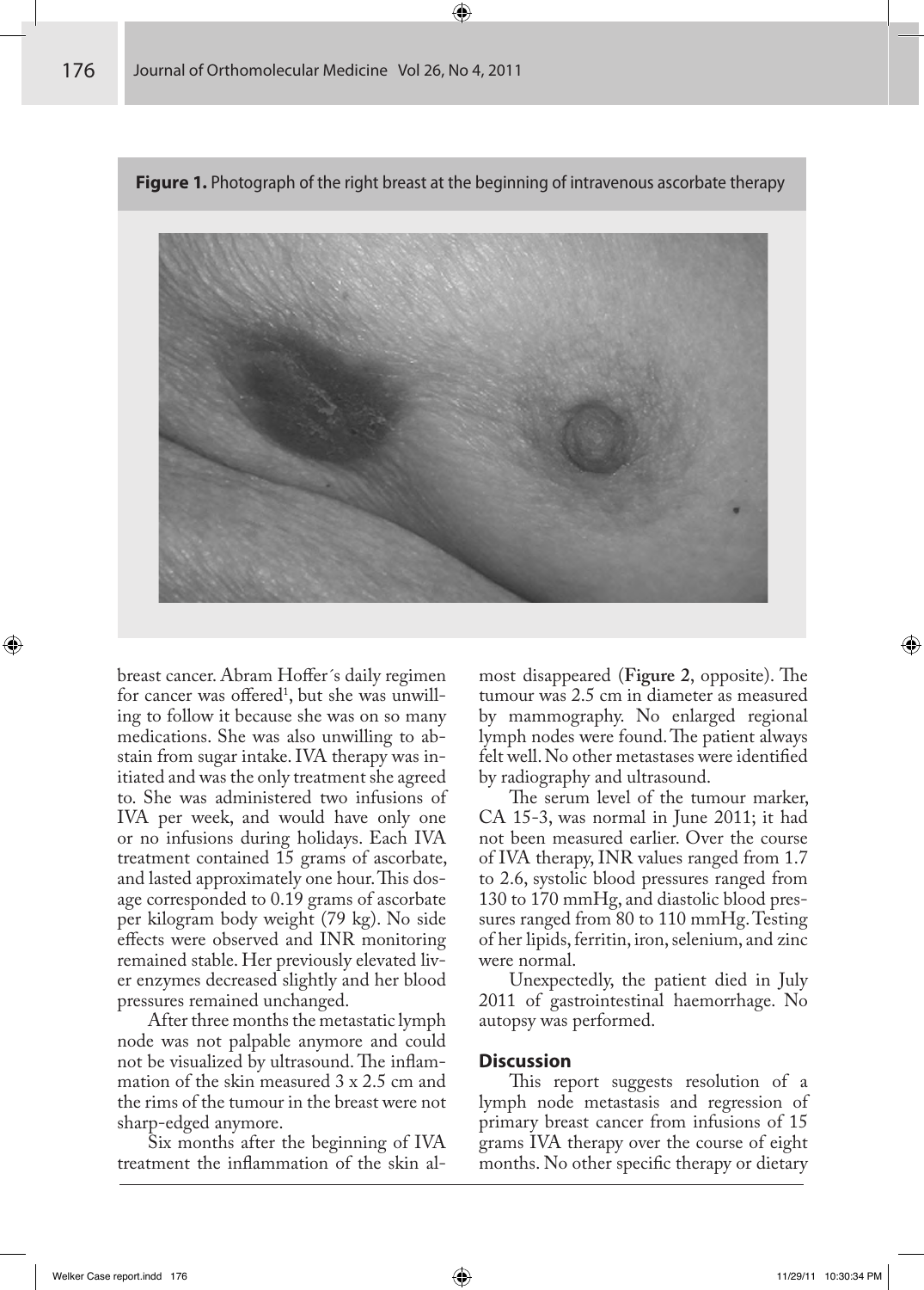

**Figure 2.** Photograph of right breast after six months of intravenous ascorbate therapy

interventions were used during this period of time. No side effects were observed and the patient did not suffer.

IVA therapy did not significantly alter the patient's daily dose of phenprocoumone (or her INR), suggesting that it might be safe to apply both simultaneously. Theoretically, nephrolithiasis could occur. However, when attempting to combat cancer it might be reasonable to accept the risk of kidney stones if IVA therapy helps. Patients with histories of renal insufficiency, renal failure, systemic iron overload, glucose-6-phosphate dehydrogenase deficiency, or who are actively undergoing dialysis, should be excluded from receiving this therapy.

Spontaneous regression is often touted by individuals to dismiss the putative merits of IVA therapy. Spontaneous regression means "the partial or complete disappearance of a malignant tumour in the absence of all treatment, or in the presence of therapy which is considered inadequate to exert significant influence on neoplastic disease."<sup>2</sup> This assumption cannot be applied to the present case.

It is evident that the results obtained with ascorbate<sup>3-6</sup> in cancer treatment over the past decades are reproducible, even when the protocol is not well established, and even if chemotherapy shortly before or simultaneously with IVA might influence the efficacy of ascorbate.7 In cases where chemotherapy has not been shown to benefit a specific cancer, or when a patient refuses such treatment, it might make sense to use IVA therapy.

Riordan et al<sup>8</sup> elucidated that ascorbate selectively destroys cancer, but not normal cells by generating hydrogen peroxide. Chen et al<sup>9</sup> confirmed that tumour cell destruction is mediated by extracellular ascorbate at pharmacologic concentrations achievable through intravenous administration. It was concluded that ascorbate may serve as a pro-drug for hydrogen peroxide delivery to extravascular tissues,with the blood serving as the delivery system of the pro-drug to the tissues. There is even speculation that special preparations of oral ascorbate might achieve concentrations sufficient enough for it to function as a pro-drug.<sup>10</sup>